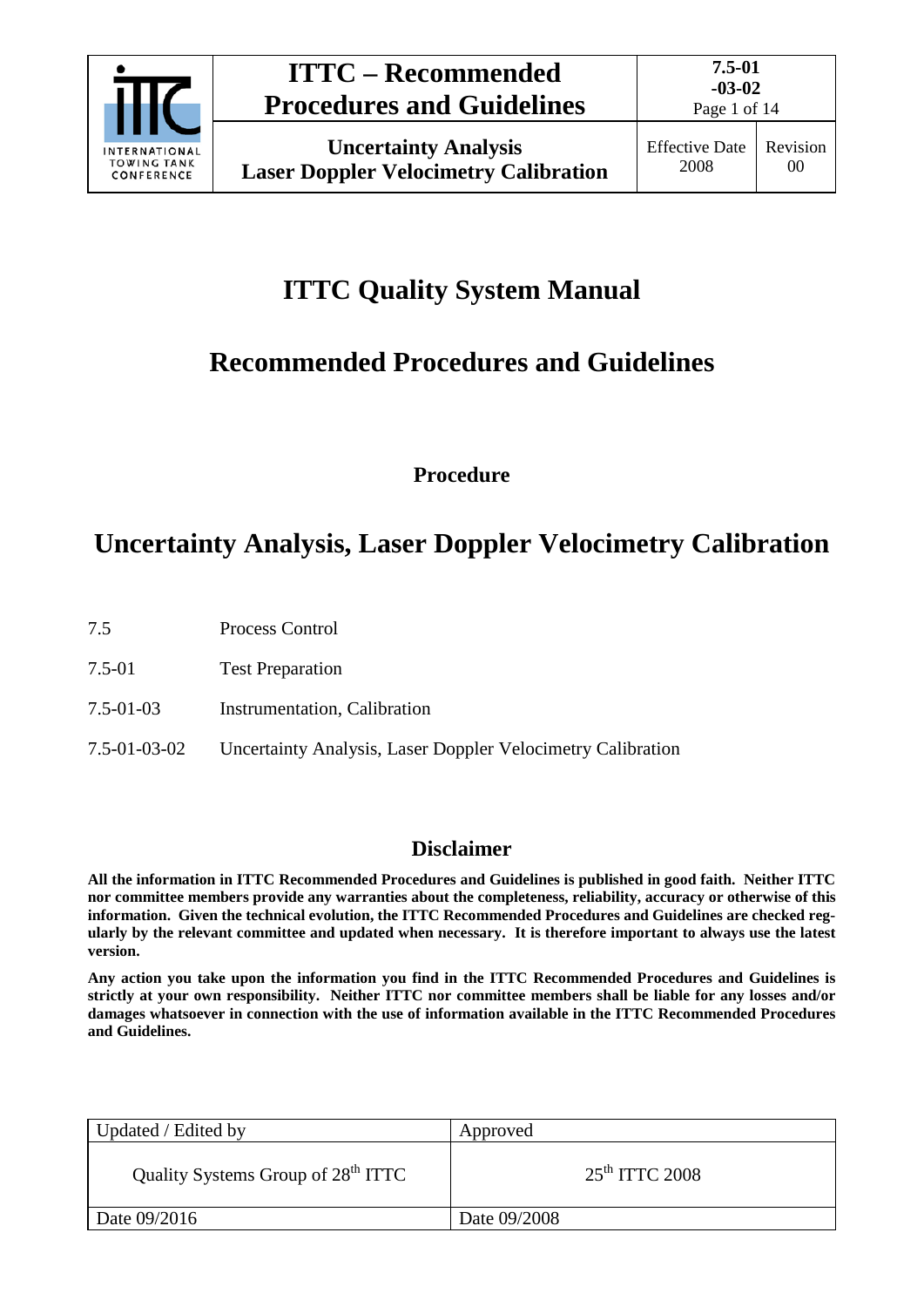

## **ITTC – Recommended Procedures and Guidelines**

**Uncertainty Analysis Laser Doppler Velocimetry Calibration**

**7.5-01 -03-02** Page 2 of 14

### **Table of Contents**

| 1. PURPOSE OF PROCEDURE3           |  |
|------------------------------------|--|
|                                    |  |
|                                    |  |
|                                    |  |
|                                    |  |
| 4.2 Calibration by spinning disk 5 |  |
|                                    |  |
|                                    |  |
|                                    |  |
| 4.3 Other spinning disk methods8   |  |
|                                    |  |
|                                    |  |

| 5. | <b>OPERATIONAL PROCEDURES10</b>    |
|----|------------------------------------|
|    |                                    |
|    | 5.1.1 Adjustment of light power 10 |
|    | 5.1.2 Beam crossing adjustment10   |
|    | 5.2 Calibration procedure11        |
|    |                                    |
|    |                                    |
|    |                                    |
|    |                                    |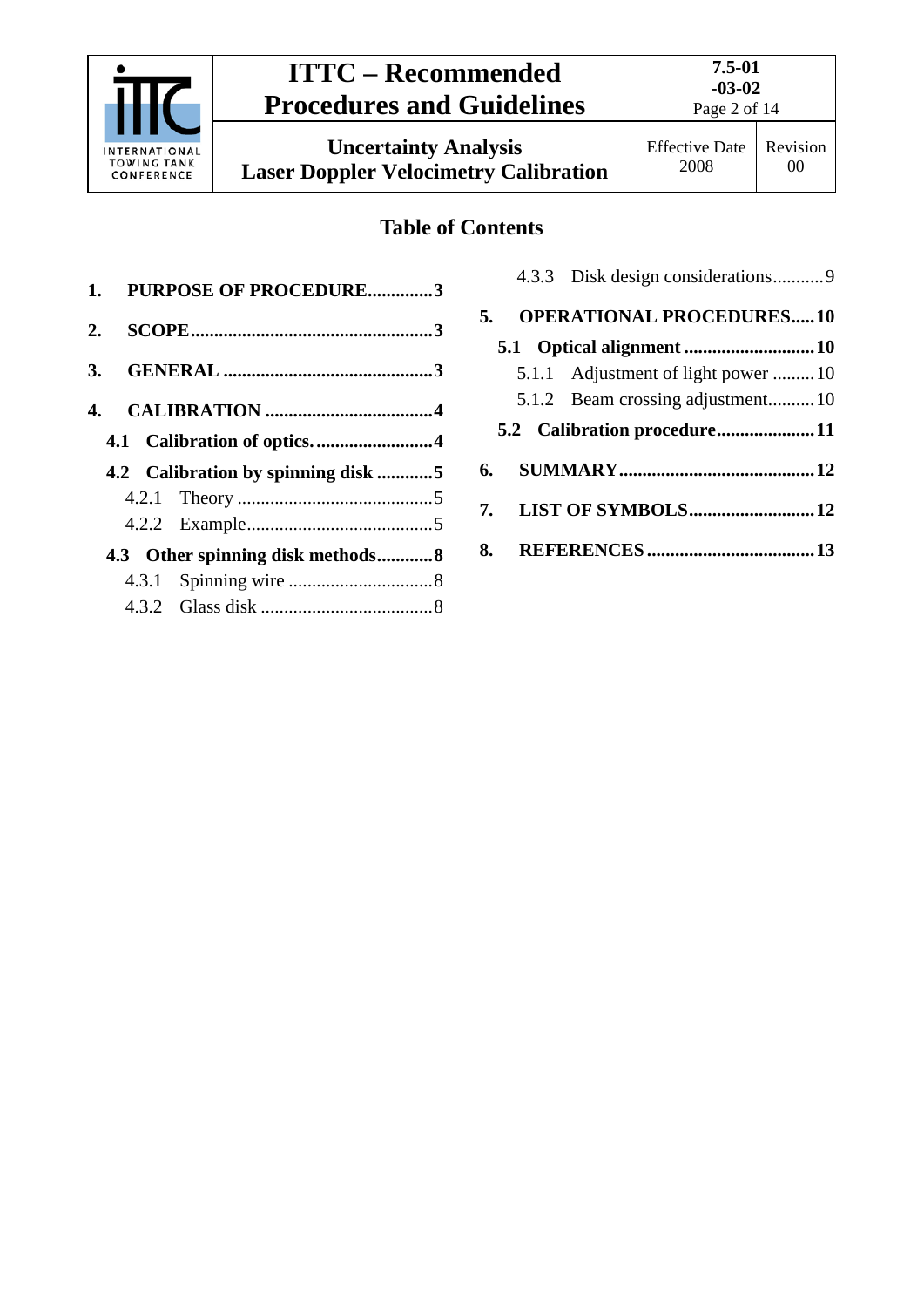

#### **Uncertainty Analysis: Laser Doppler Velocimetry (LDV) Calibration**

#### <span id="page-2-0"></span>**1. PURPOSE OF PROCEDURE**

The purpose of this procedure is to describe methods for the calibration of a laser Doppler velocimetry (LDV), which is also known as a laser Doppler anemometer (LDA). The procedure also provides methods for evaluation of the uncertainty in the calibration.

#### <span id="page-2-1"></span>**2. SCOPE**

The description in this procedure is limited to the velocity calibration of an LDV system and its uncertainty. A typical commercial LDV system is dual beam and consists of a fibre-optic probe, signal processors, traversing system, processing software, and argon-ion laser. The systems are usually two velocity components with a single fibre-optic probe. A third component is possible with a second single component probe. Details of the operation and alignment of a commercial system are described in the manufacturer's manual. A number of references are available on the principles of LDV systems. Three examples are Adrian (1996), Buchhave, et al. (1979), and Durst, et al. (1976). ITTC Procedure 7.5-02-03-02.3 is an LDV guide for propulsor applications. The current procedure assumes a fundamental knowledge of an LDV and is independent of the type of application.

#### <span id="page-2-2"></span>**3. GENERAL**

The fundamental equation of an LDV is given from Adrian (1996) by

$$
V = \delta_{\rm f} f_{\rm D} \tag{1}
$$

where  $\delta_f$  is the fringe spacing in  $\mu$ m and  $f_D$  is the Doppler frequency in MHz. The fringe spacing is also the velocity calibration factor in m/s/MHz. The Doppler frequency is measured by the signal processor while the fringe spacing is determined by the optics

$$
\delta_{\rm f} = \lambda / (2 \sin \kappa) \tag{2}
$$

where  $\lambda$  is the wavelength of the laser and  $\kappa$  is the half-angle of the beam intersection angle. The half-angle is then related to *f*, the focal length of the lens, and *D*, the spacing between the exit beams by

$$
\kappa = \tan^{-1}[D/(2f)]\tag{3}
$$

From these optical parameters, the dimensions of the probe volume may also be calculated. These may be important for the determination of the spatial resolution of the optical probe and calculation of the required seed particle concentration. The probe volume is ellipsoidal in shape. The beam waist diameter at the focal point for a Gaussian beam is given by

$$
d_{\rm e} = 4f\lambda/(\pi Md) \tag{4}
$$

where *M* is the magnification factor for a beam expander and *d* is the input beam diameter. The input beam diameter is defined by the fibre diameter of the transmitting fibre. For a standard optical system, the beam diameter is defined by the laser. As equation (4) indicates, the beam waist diameter is decreased by the magnification of the beam expander. The diameter and length of the probe volume are then

$$
d_{\rm m} = d_{\rm e}/\cos\kappa\tag{5}
$$

$$
l_{\rm m} = d_{\rm e} / \sin \kappa \tag{6}
$$

The number of fringes is

$$
N_{\rm f} = d_{\rm m}/\delta_{\rm f} \tag{7}
$$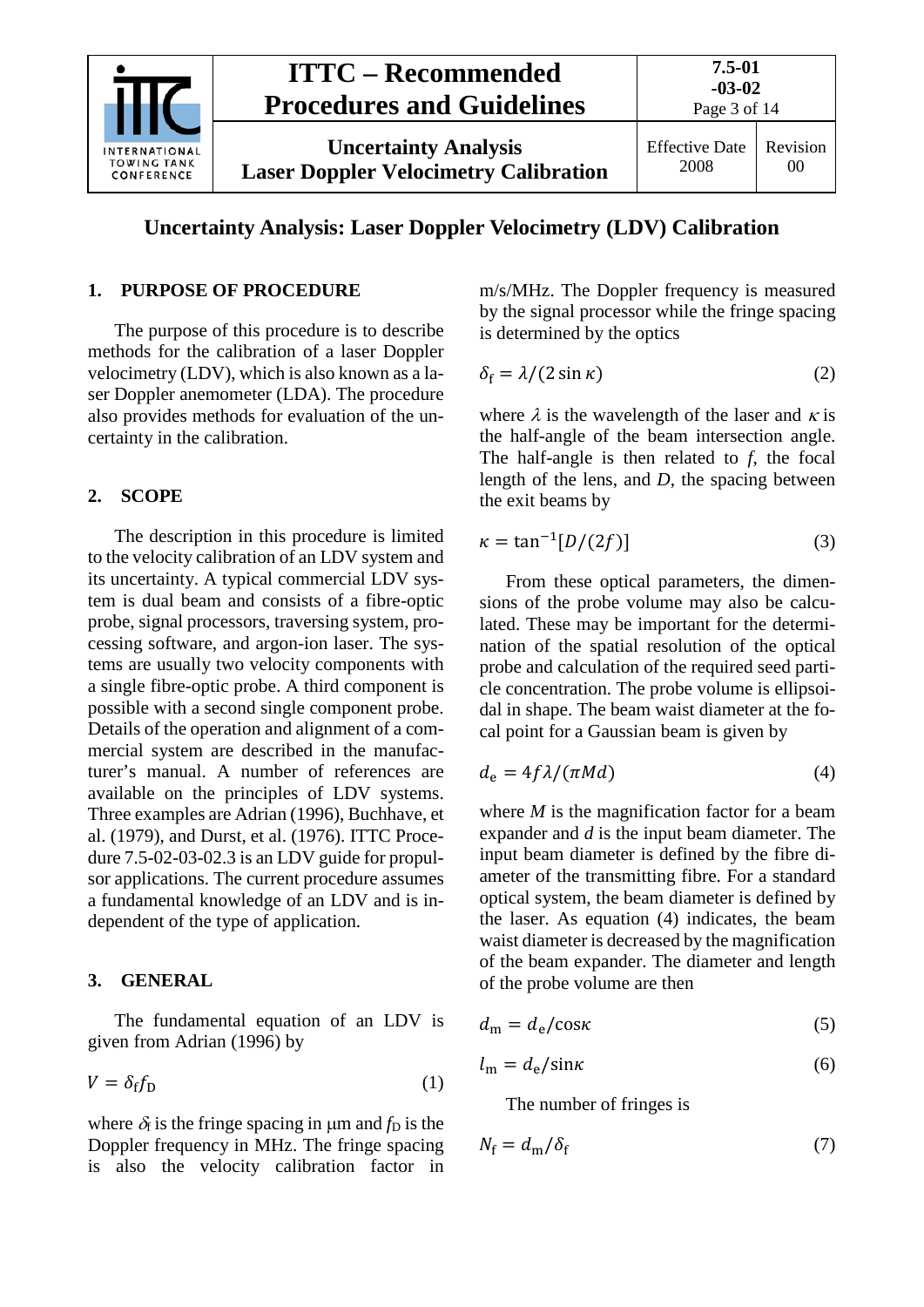

From equation (6), a lens with a long focal length and small beam spacing results in a long probe volume. The volume enclosed by the ellipsoid is

$$
V_{\rm m} = \pi \, d_{\rm e}^3 / (6 \cos \kappa \sin \kappa) \tag{8}
$$

An example calculation of the probe volume characteristics in air is shown in [Table 1.](#page-3-2)

| Parameter    | Symbol      | Units | Value | Value |  |
|--------------|-------------|-------|-------|-------|--|
| Beam dia.    | d           | mm    | 1.35  | 1.35  |  |
| Beam expan.  | M           |       | 2.775 | 2.775 |  |
| Beam space   | D           | mm    | 115   | 115   |  |
| Focal length | $\int$      | mm    | 1600  | 1600  |  |
| Wave length  | λ           | nm    | 488.0 | 514.5 |  |
| Half angle   | $\kappa$    | deg   | 2.03  | 2.03  |  |
| Fringe space | $\delta$ f  | μm    | 6.89  | 7.28  |  |
| Beam waist   | $d_{\rm e}$ | μm    | 265   | 280   |  |
| Probe dia.   | $d_{\rm m}$ | μm    | 266   | 280   |  |
| Probe length | $l_{\rm m}$ | mm    | 7.49  | 7.91  |  |
| No. fringes  | $N_{\rm f}$ |       | 38    | 38    |  |

<span id="page-3-2"></span>Table 1: Example LDV probe volume in air

The data in [Table 1](#page-3-2) is from Park, et al. (2002). For this probe orientation, the blue beams (488.0 nm) were the vertical velocity component, while the green beams (514.5 nm) were the axial velocity component. The probe length in water will increase by a factor of 4/3, the index of refraction of water from IAPWS (1997). The fringe spacing or velocity calibration factor and the probe diameter will be the same in water as in air. For the probe lengths in the table, the lengths in water will be, respectively for the blue and green beams, 10.0 and 10.5 mm. Likewise the probe volume in equation (8) will increase by a factor of 4/3 in water.

#### <span id="page-3-1"></span><span id="page-3-0"></span>**4. CALIBRATION**

#### **4.1 Calibration of optics.**

For commercial LDV systems, processor information is converted to velocity through software with equation (1). From equation (1), the combined uncertainty in velocity is then given from the uncertainty equation by

$$
u_V = \sqrt{[f_D(\partial \delta_f/\partial \kappa)u_\kappa]^2 + [\delta_f u_{f_D}]^2}
$$
(9)

where the uncertainty in the wavelength of the laser is negligible. For modern signal processors, the uncertainty in the measurement of the Doppler frequency can be assumed negligible. The uncertainty is then determined by an accurate measurement of the beam intersection halfangle,  $\kappa$ , where the beam intersection angle is computed from equation (3). The uncertainty in  $\kappa$  is then determined by the uncertainty in the measurement of the beam spacing and focal length.

Bean and Hall (1999) have described a precise method for the measurement  $\kappa$ . The position of a transmitted laser beam was detected by a photo-diode mounted behind a 0.25 mm vertical slit. The photo-diode was mounted on a translation stage that was traversed normal to the axis of the fibre-optic probe. The fibre-optic probe was mounted on a translation stage that traversed in a direction along the axis of the probe. For a fixed position, the distance between the axis of the laser and the location of the laser beam was measured as the distance CE. The laser was then translated toward the laser-diode translation stage by the distance AB, and the distance between the new positions of the laser beam was measured as the distance CD. The half-angle was then computed as

$$
\kappa = 2A \tan[(CE - CD)/AB] \tag{10}
$$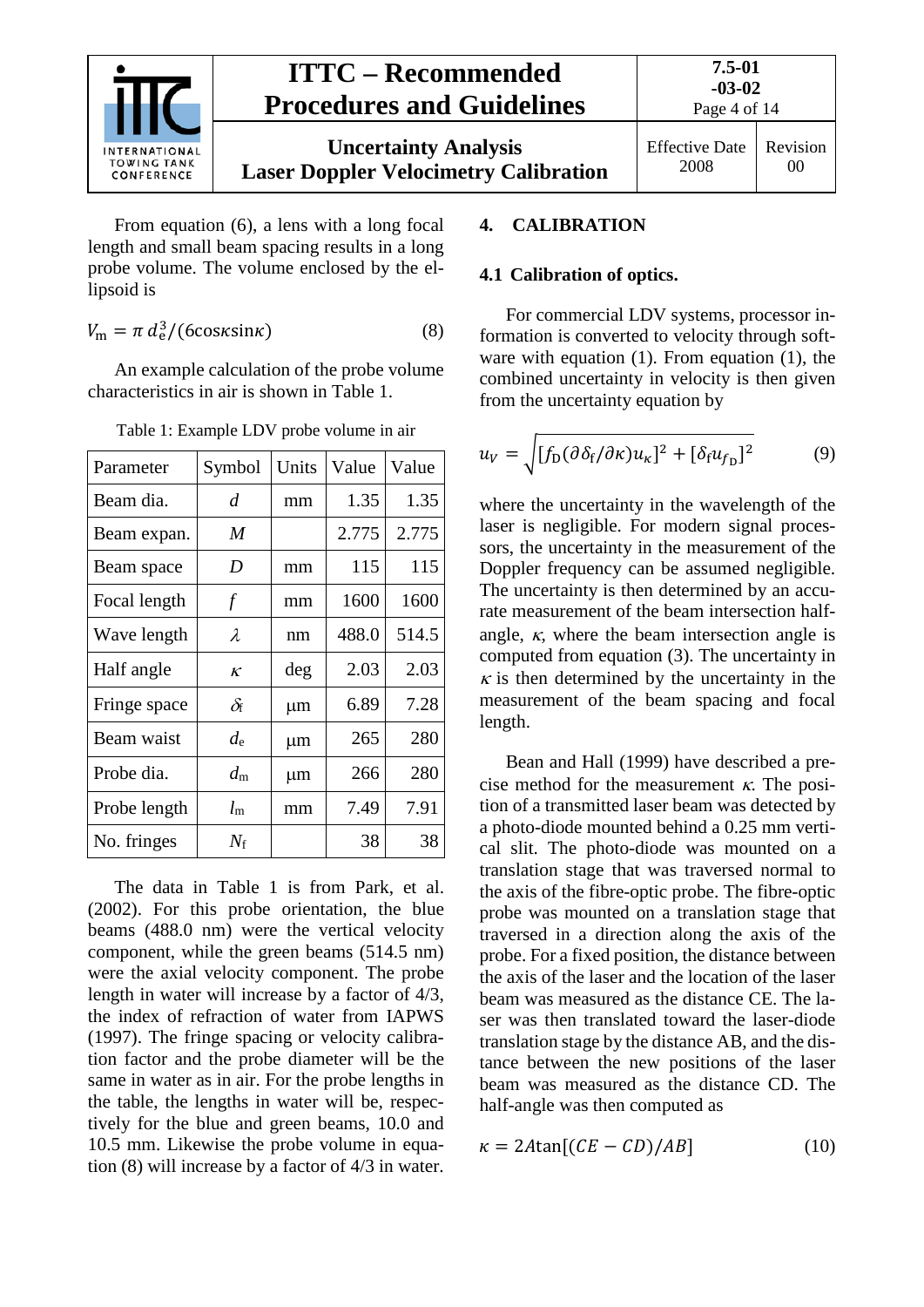

In the Bean and Hall (1999) example, the distance *AC* was 2.9 m, and the length *CE* was 0.86 m. Additional details are described in Bean and Hall (1999). By this method, their uncertainty in velocity was ±6 mm/s.

#### <span id="page-4-1"></span><span id="page-4-0"></span>**4.2 Calibration by spinning disk**

#### 4.2.1 Theory

The preferred method for calibration of an LDV is by the spinning disk method. A spinning disk is a primary standard for velocity. In this case, the LDV is calibrated directly in velocity units. Since LDV processors are highly accurate, the method is essentially an indirect method for measurement of the beam intersection angle. The velocity from a spinning disk is

$$
V = r\omega = 2\pi f_{\rm r} r \tag{11}
$$

where  $r$  is the disk radius,  $\omega$  is the rotational speed in radians/s, and *f*<sup>r</sup> is the rotational frequency in Hz (revolutions/s). The combined uncertainty in the velocity is then

$$
u_V = \sqrt{(2\pi \, r \, u_{f_r})^2 + (2\pi f_{\rm r} \, u_r)^2} \tag{12}
$$

From calibration theory, the velocity from LDV as measured by the rotating disk as the reference velocity is given by linear regression analysis for a range of velocities

$$
V_{\text{LDV}} = a + bV \tag{13}
$$

Nominally,  $a = 0$  and  $b = 1$ . If the optical parameters were precisely known, these values would be precisely 0 and 1 within the statistical uncertainty of the curve fit.

The combined uncertainty in an LDV measurement then has 3 elements in the uncertainty.

- Uncertainty in the reference velocity of the spinning disk from equation (12).
- Uncertainty from the prediction limit of equation (13).
- Uncertainty by the Type A method from the time series associated with the average value of the velocity as measured by the LDV.



Figure 1: Photograph of rotating disk

#### <span id="page-4-3"></span><span id="page-4-2"></span>4.2.2 Example

As an example from Park, et al. (2002), the LDV was calibrated with a rotating sandpaper disk shown in [Figure 1.](#page-4-3) For reference, the diameter of the disk is 229 mm (9 inches) in diameter with a precision-drilled hole at the centre of the disk with a diameter of 1.02 mm (0.040 inch). The surface of the disk is covered with 60-grit emery paper. The motor is digitally controlled by computer. The motor turns both clockwise and counter-clockwise and has an optical encoder with a resolution of 2,000 steps per revolution. The manufacturer's specification on the expanded uncertainty of the motor speed is  $\pm 0.04$  rps (revolutions/s or Hz). The focal point of the laser is located 50 mm above the centre in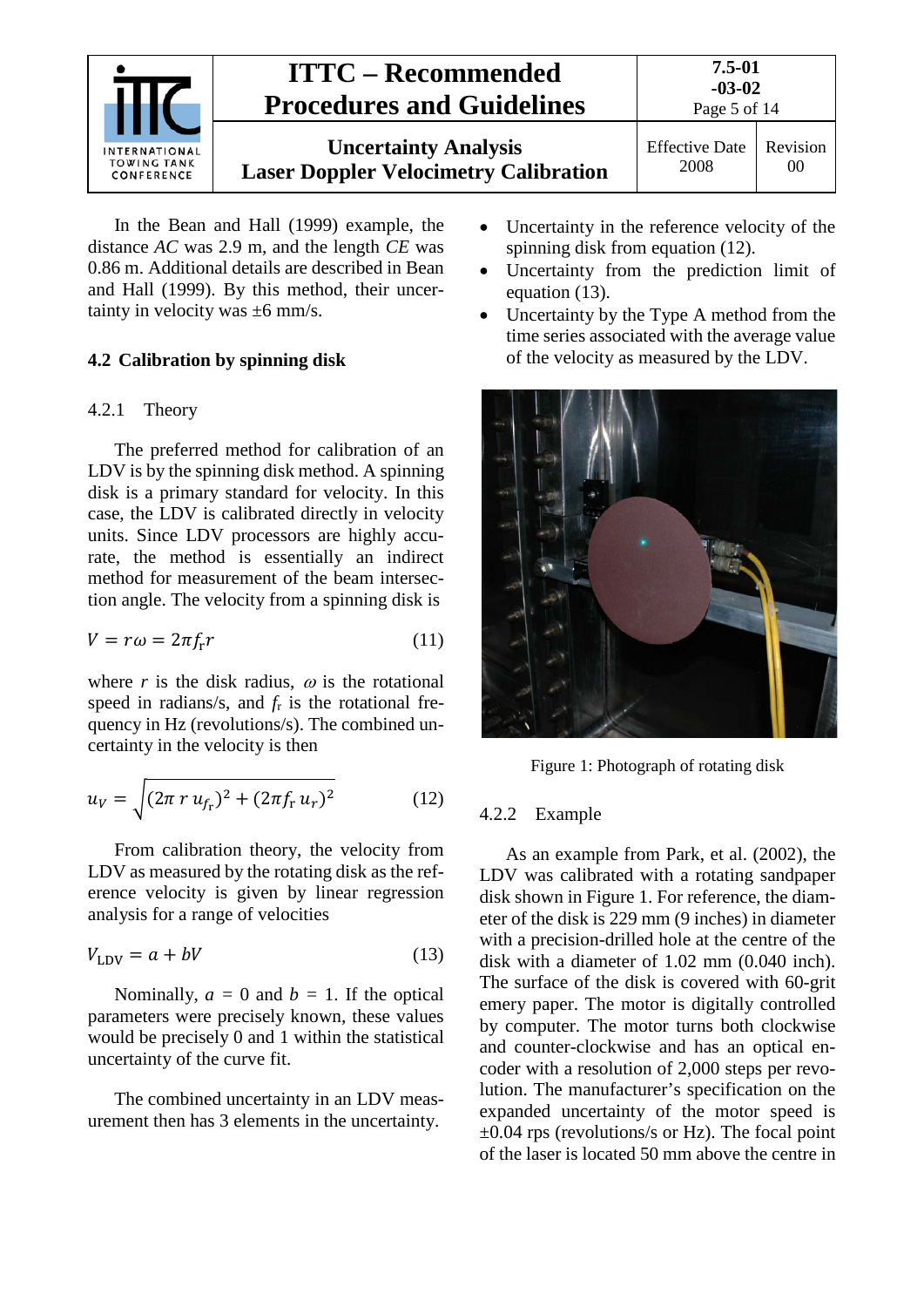| INTERNATIONAL<br><b>TOWING TANK</b><br>CONFERENCE | <b>ITTC – Recommended</b><br><b>Procedures and Guidelines</b>               | 7.5-01<br>$-03-02$<br>Page 6 of 14                          |  |
|---------------------------------------------------|-----------------------------------------------------------------------------|-------------------------------------------------------------|--|
|                                                   | <b>Uncertainty Analysis</b><br><b>Laser Doppler Velocimetry Calibration</b> | Revision<br><b>Effective Date</b><br>2008<br>0 <sup>0</sup> |  |

[Figure 1.](#page-4-3) The resolution of the digitally controlled traversing system is 5 µm.

An advantage of the rotating disk is that a 2 component LDV can be calibrated on the disk. [Figure 1](#page-4-3) shows the location on the disk above the centre for calibration of the axial velocity component. The vertical component is calibrated either to the left or right of the centre. When the laser probe is properly located, the vertical velocity component should be zero during calibration of the axial component and visa versa.

The uncertainty in the velocity from the rotating disk is presented in [Figure 2](#page-5-0) for a radial location of 100 mm. As the figure indicates, the dominant uncertainty term is from the uncertainty in the rotational speed of  $\pm 0.04$  rps with a nearly constant value of  $\pm 0.025$  m/s. The uncertainty in the radius was from 6 repeat locations of the centre of the disk. With the Student *t* from ISO (1995) as the coverage factor, the uncertainty in the location of the centre of the disk was  $\pm 0.031$  mm. At the maximum speed of 18 m/s, the estimated expanded uncertainty is  $\pm 0.026$  m/s (0.14 %) at the 95 % confidence limit.

From equation (12), both the radius and the uncertainty in the in the rotational rate are fixed, the uncertainty in velocity could be reduced by a factor nearly 2. The result for a 50 mm radius is shown in [Figure 3.](#page-6-0) Other factors become relatively more important, but a significant reduction in the combined uncertainty is evident. The estimated expanded uncertainty at 18 m/s is now  $\pm 0.017$  m/s (0.094 %).

As [Figure 2](#page-5-0) and [Figure 3](#page-6-0) indicate, the contribution to the combined uncertainty from the LDV noise is relatively small. For a typical LDV, the noise as relative standard uncertainty or relative turbulence intensity is less than 1 % and is nearly constant independent of velocity. In this particular example, the LDV noise was an average of 0.42 % for velocities greater than 4 m/s. For 1000 samples and a coverage factor of 2, the Type A uncertainty is  $\pm 0.026$  %.



<span id="page-5-0"></span>Figure 2: Velocity uncertainty of rotating disk for *r*  $= 100$  mm

Other possible contributions to the uncertainty include alignment of the fibre-optic probe. Such misalignment was assumed to be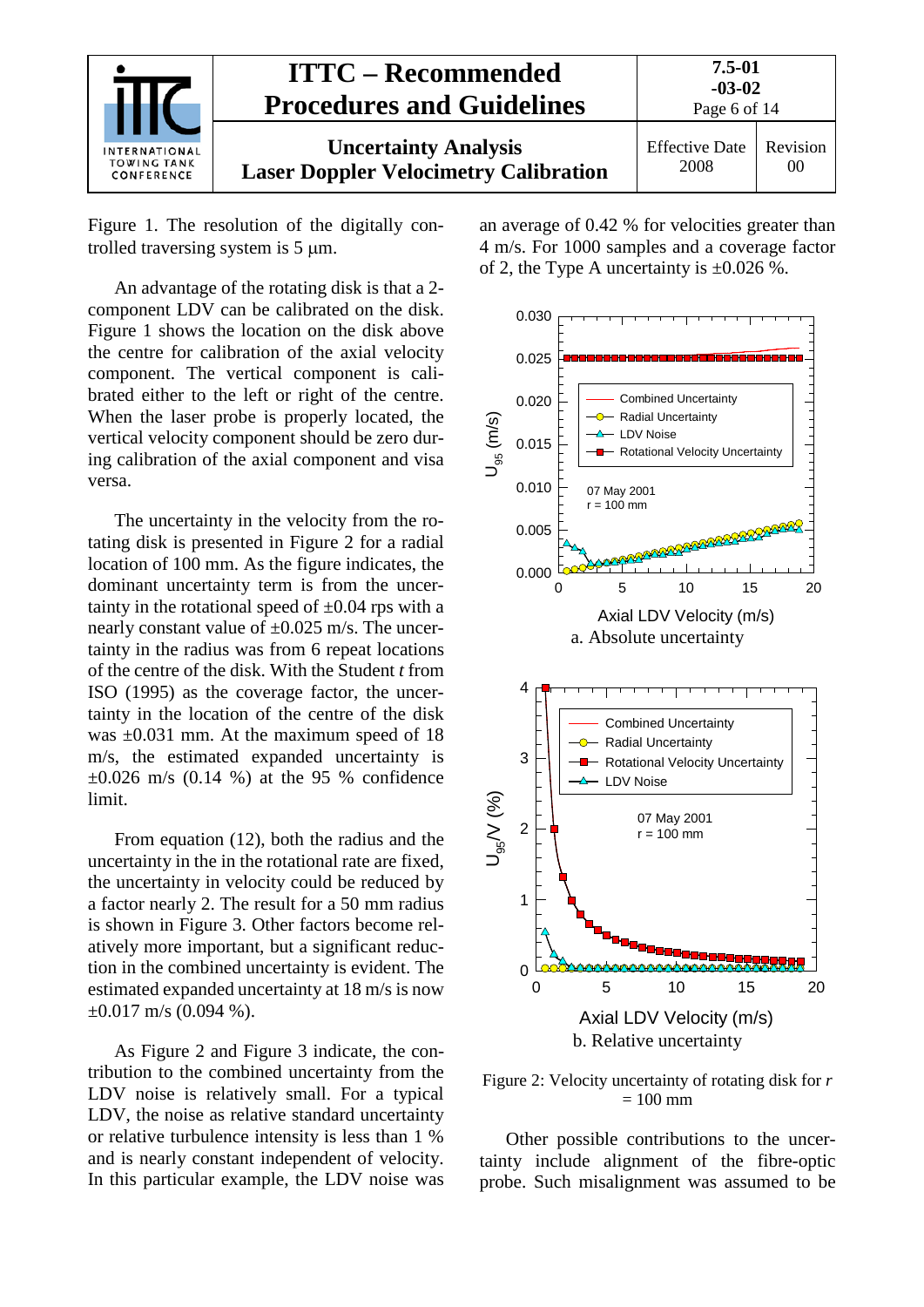

small. The traversing system and fibre-optic probe were levelled with a precision electronic level.

For the example calibration, the LDV was calibrated in 1 rps increments from 1 to 30 rps. The results are shown in [Figure 4.](#page-7-3) Slope and intercept corrections were obtained by linear regression analysis as described in the ITTC Procedure 7.5-01-03-01 (2008).



<span id="page-6-0"></span>Figure 3: Absolute velocity uncertainty of rotating disk with  $r = 50$  mm

As [Figure 4a](#page-7-3) indicates, all of the data points lie on a straight line, and the uncertainty in the measurement is smaller than the symbols. The variation of the data relative to the curve fit is shown in [Figure 4b](#page-7-3). In this format, the uncertainty in the individual measurements as indicated by the error bars is also readily evident. The plot also indicates 2 outliers that were not excluded from the regression analysis. The 2 outliers were not excluded for 3 reasons: (1) the slope and intercept were not appreciably altered, (2) the reduction in the uncertainty from the curve fit was not reduced appreciably, and (3) the uncertainty in the individual measurements as indicated by the error bars was large in comparison to the data scatter.

The dashed line in [Figure 4](#page-7-3) is the uncertainty from the prediction limit from calibration theory as described in the ITTC Procedure 7.5-01-03- 01 (2008). In this particular case, the uncertainty from the prediction limit at 18 m/s was  $\pm 8.2$ mm/s (0.046 %) in comparison to  $\pm 26$  mm/s (0.14 %) from the uncertainty in velocity from the rotating disk at a radial location of 100 mm. With the 2 outliers excluded, the prediction limit at 18 m/s becomes  $\pm$ 5.1 mm/s (0.028 %).

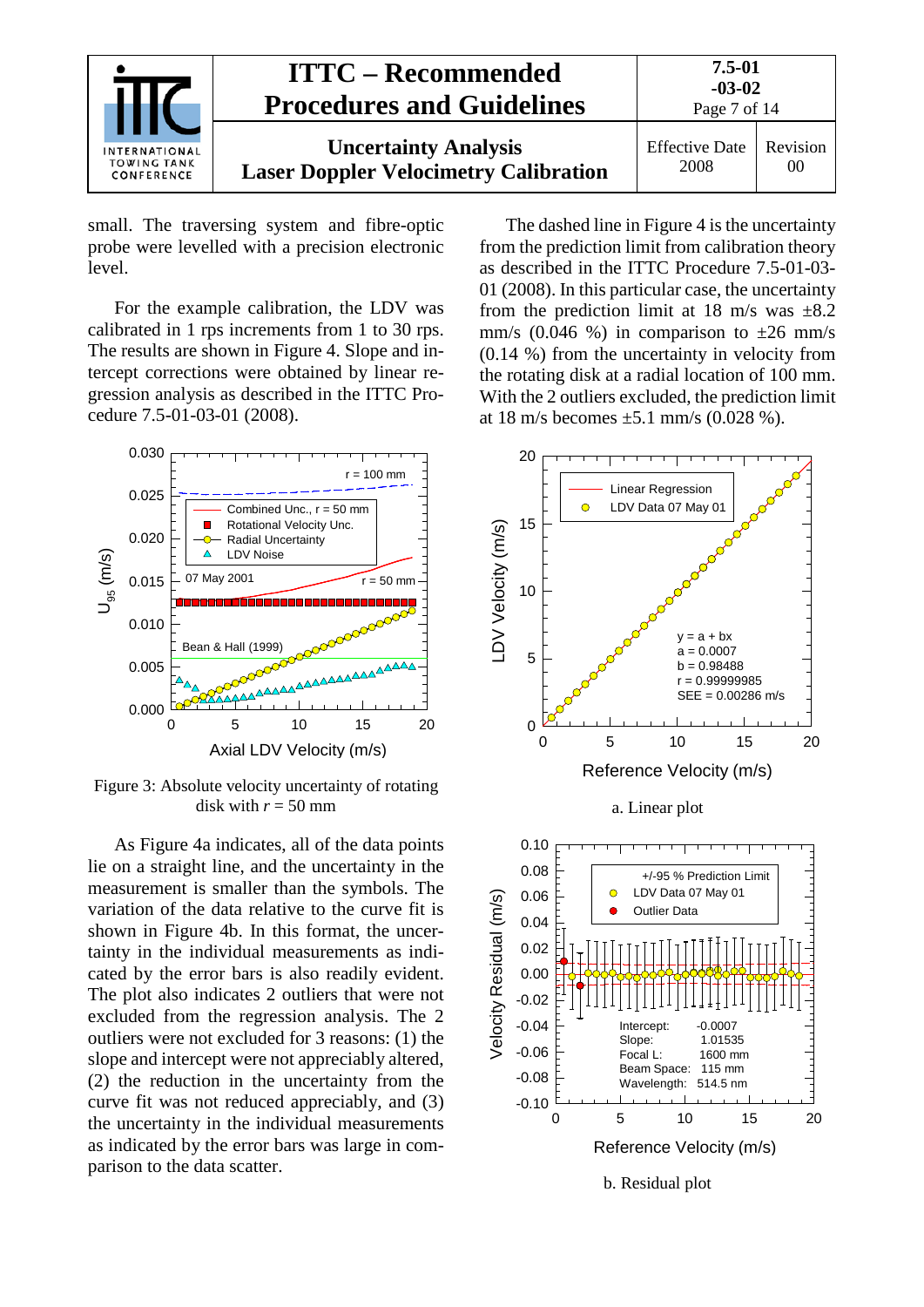

Figure 4: LDV calibration by rotating disk

<span id="page-7-3"></span>The slope and intercept correction is listed in [Figure 4b](#page-7-3) as 1.01535 and –0.0007, respectively. A hypothesis test may be applied to determine whether these corrections are statistically different from 1 and 0. The *t*-value for the slope is 159, while the *t*-value for the intercept is 0.63. Clearly at the 95 % confidence limit, the slope fails a hypothesis test, but the intercept passes.

#### <span id="page-7-1"></span><span id="page-7-0"></span>**4.3 Other spinning disk methods**

#### 4.3.1 Spinning wire

Another method is the spinning wire, which has been applied at 2 NMIs (National Metrology Institute): the National Institute of Standards and Technology (NIST) in the USA by Bean and Hall (1999) and Yeh and Hall (2007) and the National Metrology Institute of Japan (NMIJ) by Kurihara, et al. (2002). The spinning wire method from Yeh and Hall (2007) is shown schematically in [Figure 5.](#page-7-4) In both laboratories the wire was a 5 µm diameter tungsten wire. The diameter of the cylinder is measured to very high precision with a laser coordinate measurement system. For the NIST system, the diameter was measured as 136.522 mm with an uncertainty of 10 µm. The resulting uncertainty in speed is  $\pm 0.0073$  %. By comparison, NMIJ claims an uncertainty of 0.0019 % in velocity from a nominal diameter of 200 mm at 20 m/s.



<span id="page-7-4"></span>Figure 5: Spinning wire schematic at NIST by Yeh and Hall (2007)

A significant difference of the spinning wire is that only a single particle passes through the probe volume per revolution in comparison to multiple particles for sandpaper disk. One unique feature is the measurement of the divergence of the fringes. The effect on fringe spacing is measured by translation of the fibre-optic probe along the length of the probe volume. Yeh and Hall (2007) measured the expanded uncertainty of this effect as  $\pm 0.16$  %.

At NIST, the 3 main contributors to the uncertainty in velocity from the spinning wire calibration were the rotational speed, fringe divergence, and LDV processor. The uncertainties in velocity were respectively 0.26, 0.36, and 0.16 % for a combined and expanded uncertainty of  $\pm 0.47$  %.

At NMIJ, they discovered that the wire deflected at high speed but developed an accurate method of calibration of the diameter for the compensation of the wire deflection. The typical uncertainty in velocity in the rotating disk itself was  $\pm 0.018$  %. However, the uncertainty was dominated by the performance of the LDV processor. At NMIJ, the velocity uncertainty was estimated to be  $\pm 0.2$  %.

#### <span id="page-7-2"></span>4.3.2 Glass disk

Another primary velocity standard is a precision rotating glass disk by Lu, et al. (2001) at Physikalish-Technische Bundesanstalt (PTB) in Germany. In this case, velocity is measured on the cylindrical surface normal to the axis of rotation rather than on the flat surface for the sandpaper disk. Similarly to the sandpaper disk, the rotating glass disk also senses multiple particles per revolution. The static radius was measured with an expanded uncertainty of  $\pm 0.014$  %. However, the radius was also measured dynamically with a standard deviation of 0.0187 mm,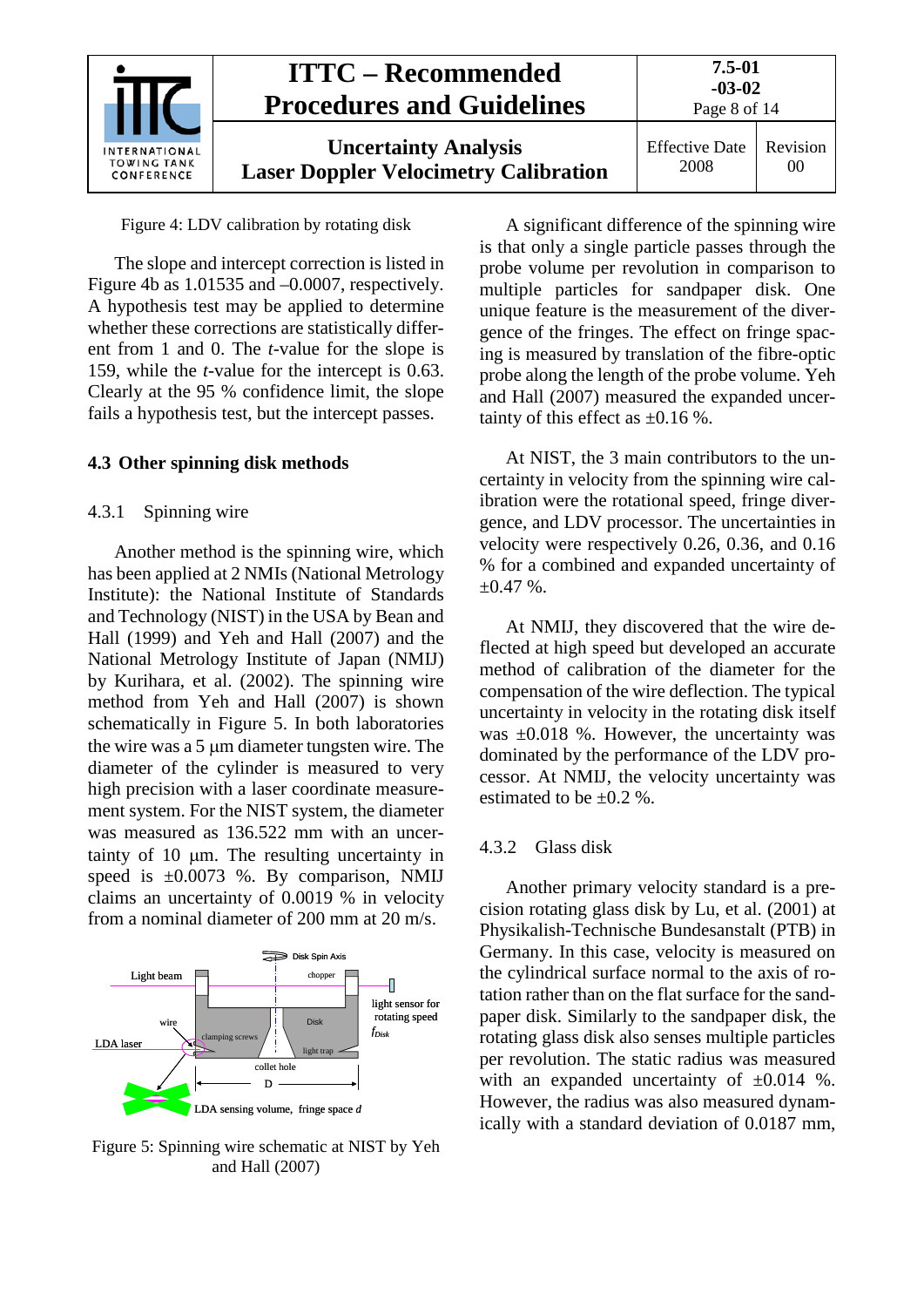

where the mean radius was 92.1 mm. The relative expanded uncertainty in velocity from the radius was then  $\pm 0.020$  %.

The next largest uncertainty was in the rotational rate with a value of  $\pm 0.018$  %. The combined and expanded uncertainty was estimated to be ±0.055 %. Their estimate also included the uncertainties in the Doppler frequency and angular alignment of the laser and disk, which were smaller at 3.6 % of the combined uncertainty.

#### <span id="page-8-0"></span>4.3.3 Disk design considerations

The previously described disks can be the basis for an accurate primary velocity standard for an LDV. The essential features are a disk with accurately measured dimensions and a digitally controlled motor with a high-resolution optical encoder. During a calibration, the rotational speed may be measured from the pulse output of the optical encoder with an accurate frequency counter or data acquisition card (DAC) with a counter port. The DAC should have certified timing.

The rotational speed is then from the ITTC Procedure 7.5-01-03-01 (2008):

$$
f_{\rm r} = n/(pt) \tag{12}
$$

where  $n$  is the number of pulses,  $p$  is the number of pulses per revolution, and *t* is the time. The uncertainty in the time is from the calibration certificate for the DAC. The standard uncertainty in  $n$  for a uniform probability density function is

$$
u_n = a/\sqrt{3} \tag{13}
$$

where  $a = \pm \frac{1}{2}$  pulse. For a motor with an optical encoder of 1000 steps, the standard uncertainty in the number of pulses is  $\pm 0.029$  % per revolution or  $\pm 0.0029$  % in 10 revolutions. The combined uncertainty for the rotational frequency from the ITTC Procedure 7.5-01-03-01 (2008) is

$$
(u_{f_{\rm r}}/f_{\rm r})^2 = (u_n/n)^2 + (u_t/t)^2 \tag{14}
$$

With information in this procedure, the uncertainty in velocity of a particular design may be estimated before parts are purchased or manufactured. With a properly designed system, the uncertainty in velocity for an LDV should be easily between  $\pm 0.1$  and  $\pm 0.2$  %.

An advantage of the rotating sandpaper disk is that a 2-component probe can be easily calibrated by traversing the laser to the appropriate point on the disk. Different values of the radius are also possible. For the rotating wire or glass disk, the fixture would have to be rotated 90° for the vertical velocity component, and the radius is fixed.

A potential advantage of the rotating wire design is that it could be applied in the calibration of a 3-component velocity system. [Figure 5](#page-7-4) shows the calibration configuration for the axial component of velocity. By translation of the fibre-optic probe, the on-axis component could be measured. Rotation of the disk 90° would allow calibration of the vertical and on-axis components.

<span id="page-8-1"></span>Table 2: Comparison of expanded uncertainty estimates in % at 20 m/s

| Element     | <b>NSWC</b> | <b>NIST</b> | <b>NMIJ</b> | <b>PTB</b> |
|-------------|-------------|-------------|-------------|------------|
| r           | 0.061       | 0.0074      | 0.0017      | 0.041      |
| $f_{\rm r}$ | 0.062       | 0.26        | 0.0018      | 0.035      |
| $\delta$ f  |             | 0.16        |             |            |
| Angle       |             | 0.011       | 0.017       | 0.0022     |
| $f_{\rm D}$ | 0.026       | 0.36        | 0.20        | 0.010      |
| Curve fit   | 0.043       |             |             |            |
| Combined    | 0.10        | 0.48        | 0.20        | 0.055      |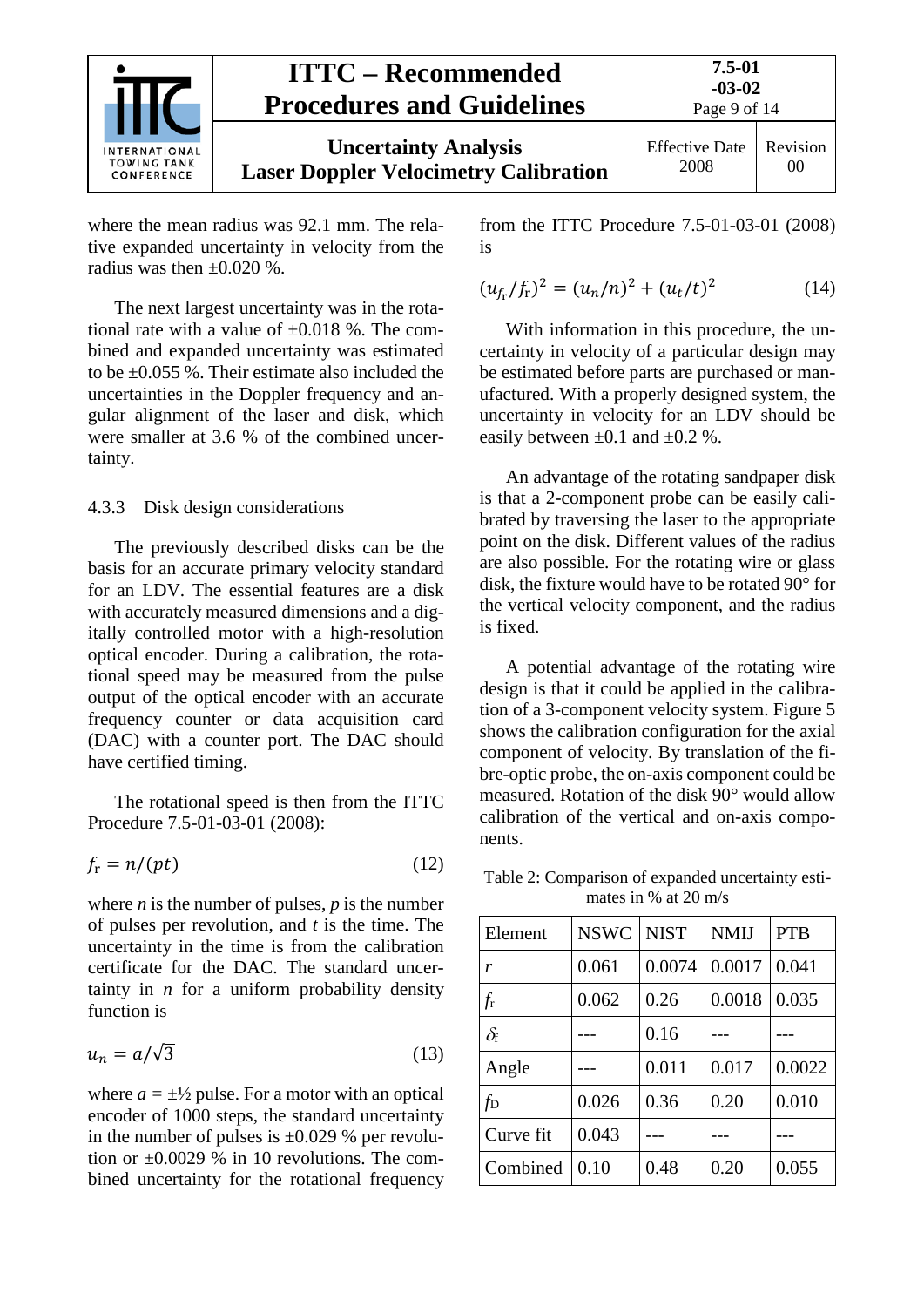

A comparison of the uncertainty estimates for the laboratories previously discussed are summarized in [Table 2.](#page-8-1) In this table,  $\delta_f$  at NIST refers to the uncertainty in velocity from the divergence of the fringes. Angle refers to the various alignments in angle in the LDV calibration such as inclination of the LDV probe or inclination of the rotating disk relative to the probe. In the NSWCCD case, angle uncertainty was not considered important, which is confirmed by the other 3 laboratories. The  $f<sub>D</sub>$  is the Type A uncertainty in velocity as measured by the processors. Only NSWCCD has included an uncertainty in the curve fit from a range of velocity calibrations. Such uncertainty should be considered since slope and intercept will be applied in the correction of measured data. The NSWCCD estimates are from a 50 mm radius.

#### <span id="page-9-1"></span><span id="page-9-0"></span>**5. OPERATIONAL PROCEDURES**

#### **5.1 Optical alignment**

For optical alignment of the LDV, the manufacturer's manuals should be consulted, but some general guidelines are provided here.

#### <span id="page-9-2"></span>5.1.1 Adjustment of light power

First, the output of the each pair of beams should be adjusted so that they are nearly the same. Perform the following steps.

- Locate a laser light meter at an output beam of the fibre-optic probe and adjust the laser power to a setting typical of normal measurements.
- Adjust the fibre manipulators so that a maximum value is read on the light meter and record the meter reading.
- Move the light meter to the second beam, measure, and record the reading.
- Adjust the Bragg cell so that the light meter reads the average of the 2 readings.
- Move the light meter to the first beam, measure, and record the meter reading.
- If the 2 readings are reasonably close, this adjustment is complete. If not, repeat the procedure.
- If the probe has 2 components, repeat this process for the other pair of beams. Since a 2-component system typically has one Bragg cell, matching the intensity will be a compromise between two pairs of beams.

#### <span id="page-9-3"></span>5.1.2 Beam crossing adjustment

Beam crossing should be checked. For some probes, a factory adjustment is required. Beam crossing point may be checked with either a 30X microscope objective or a precision pinhole with a diameter of about half the estimated probe diameter. The microscope objective or pinhole should be mounted on a precision XYZ optical translation stage with a sensitivity of  $1 \mu m$  (one micron).

For these alignment procedures, the laser should be operated near minimum power. Laser goggles should be worn when viewing the focal point.

First, the focal point of the fibre-optic probe should be located. Turn off the photo-multiplier tubes. Illuminate the end of the receiving fibre with a laser beam at low power while the normally transmitted beams are blocked. Then, locate the focal point. This will insure that the scatter light is focused on the receiving fibre. For the microscope objective, the focal is located when the spot on the opposite wall is the smallest. For the pinhole, the illuminated spot will be the largest.

Unblock the transmitted beams. Adjust the beams so that they are focused on the focal point as determined by the receiving fibre. For the microscope objective, all beams should merge as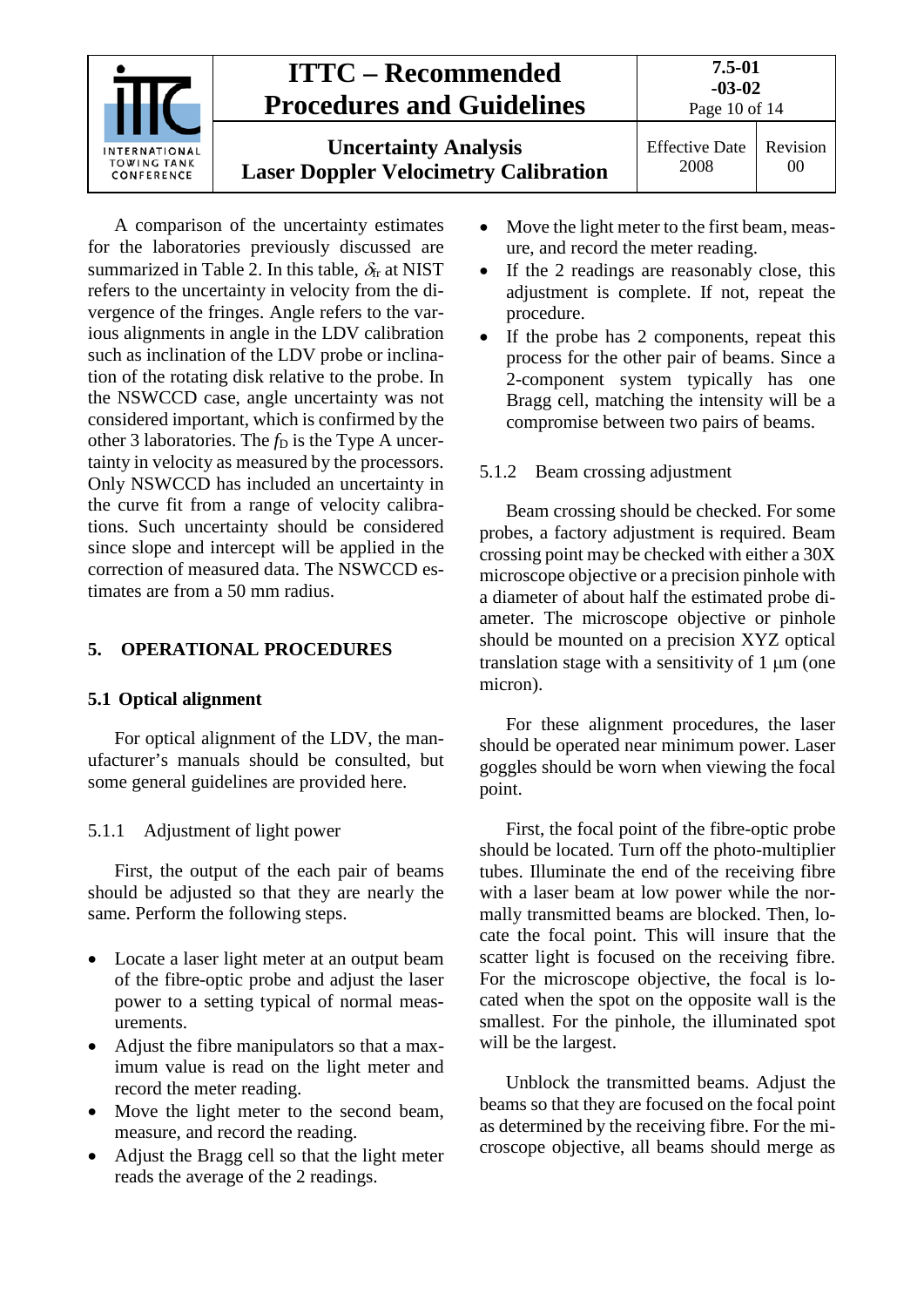

single point on the opposite wall. A darkened room may be necessary to see the beams.



Figure 6: Photograph of a focused 4-beam probe

<span id="page-10-1"></span>If a pinhole is used, the pairs of beams should be illuminated on the opposite wall. When properly focused, the beam pairs should be circular and have the same intensity to the eye. For a properly functioning laser with a Gaussian distribution of light intensity, the light intensity at the beam centre should appear the brightest. The result of the 4-beam probe is shown in [Figure 6.](#page-10-1)

#### <span id="page-10-0"></span>**5.2 Calibration procedure**

For calibration of the LDV by spinning disk, locate the probe volume at the measurement point and perform the following steps:

- First, set the laser power at a relatively low value and reduce the PMT voltage to on the order of 500 V.
- Accurately locate the centre of the disk. In the sandpaper disk example, a reference hole was located at the centre of the disk. A better alternative may be to locate the centre of the disk on the basis of the measurement of the disk diameter. The centre may be located as the average of the measurement of the horizontal location of the edge of the disk at the left and right, while the disk is rotating. The vertical location is established as the average of the measurements of the top and bottom. The traversing system may then be re-indexed with these values so that the disk centre is zero.
- Locate the probe volume at a point relative to the measurement point so that the data rate is a maximum. Nominally, the maximum data rate will occur at the mid-point of the probe volume length, *l*m/2. Translation normal to the disk is required for determination of the maximum data rate. Location of the optimum can be facilitated by documentation of the data rate as a function of position.
- Adjust the PMT voltage for a reasonable data rate at low speed for a data rate on the order of 1 kHz or less on the LDV processor. Of course, the data rate will increase as the disk speed increases.
- If the probe is a two-component probe, rotate the head until the orthogonal component is zero at all rotational speeds. After adjustment for zero velocity, the above steps may need to be repeated.
- For a two-component probe and coincident velocity measurements, the data rate for both components should be a maximum at the same location. If not, the beams should be re-adjusted. This can be done on the rotating disk by adjustment of the laser beams so that the data rate is a maximum at the same point.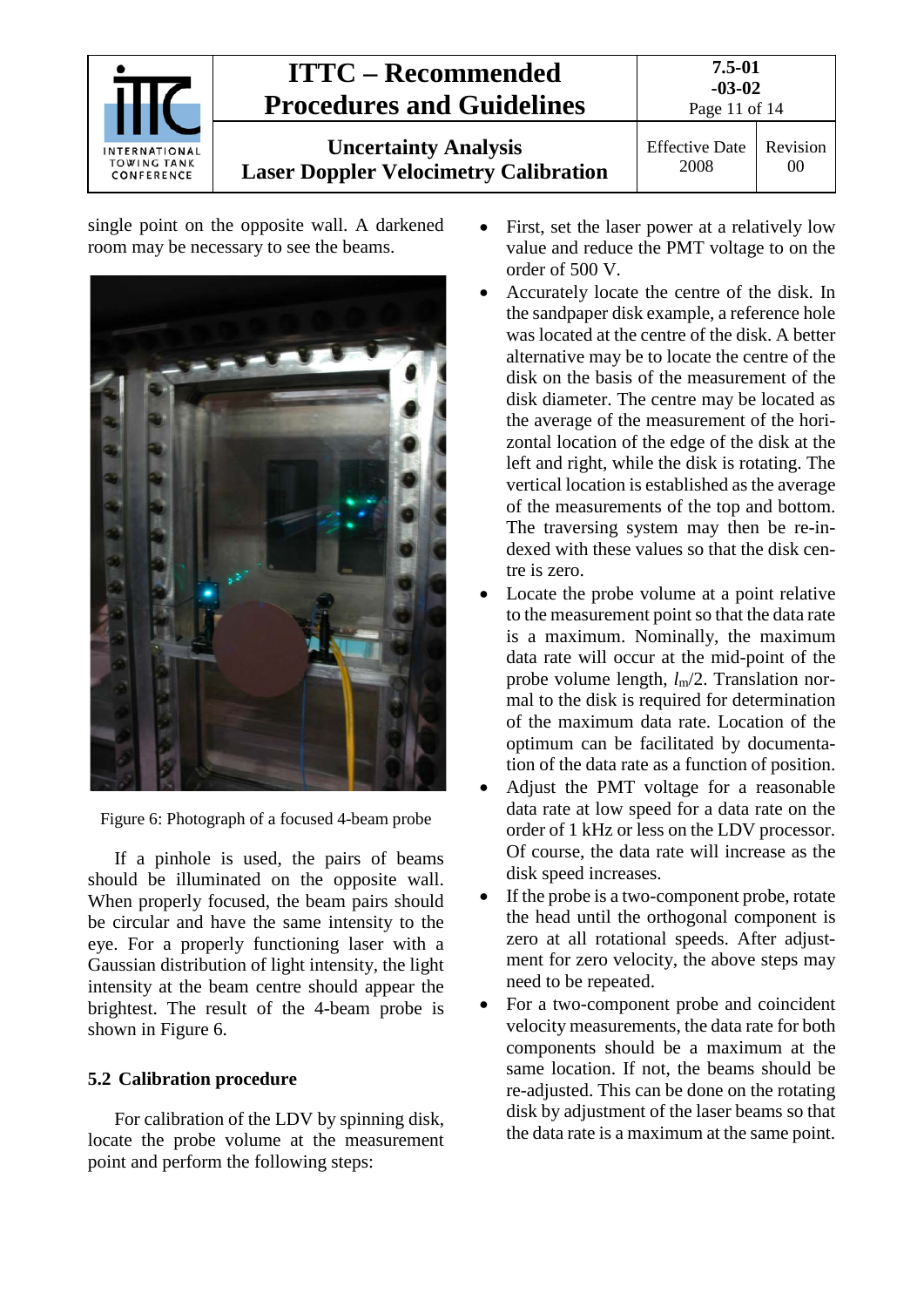

- Calibrate the probe over the required velocity range with at least 10 equal velocity increments per the ITTC Procedure 7.5-01-03- 01 (2008) and compute the correction slope and intercept by linear regression analysis.
- The number of samples collected for each velocity should be on the order of several revolutions of the disk. Two measurements are recommended so that the disk speed is verified as stable.
- The mean value and standard deviation at each point should be computed from about 1000 samples. The Type A uncertainty may then be computed from this data.
- An evaluation of fringe divergence is recommended. Velocity calibration should be repeated at probe locations on the order of *l*m/4 (one-quarter of the probe length) from equation (6) on both sides of the measurement location  $(l_m/2)$  at the maximum data rate. That is, velocity calibration is recommended at *l*m*/*4, *l*m*/*2, and 3*l*m/4.

Finally, the data in post-processing may be corrected with the slope and offset acquired during calibration. However, this data may also be entered in the LDV processor software. From equation (2), a corrected beam intersection angle may be computed as

$$
\kappa_2 = \sin^{-1}(b\sin\kappa_1) \tag{14}
$$

and a corrected beam spacing from equation (3) with the focal length, *f*, fixed at the specification for the transmitting lens is

$$
D_2 = 2f \sin \kappa_2 \tag{15}
$$

where the subscripts 1 and 2 are for the old and new values, respectively, and *b* is the slope from the linear regression analysis. With these corrections, the processors will produce a calibrated velocity directly. The corrected values should be checked with the spinning disk method previously outlined.

The repeated calibration should provide a slope and intercept of 1 and 0, respectively. Statistically, the results for slope and intercept may be checked by a hypothesis test.

#### <span id="page-11-0"></span>**6. SUMMARY**

With the application of the methodology outlined here, a rotating disk will be a primary standard in velocity with an expanded uncertainty on the order of  $\pm 0.1$  to  $\pm 0.2$  %. The main factors for low uncertainty are a disk with an accurately measured radius and a precision digitally controlled motor. With modern technology, a very precise radius with known uncertainty can be measured with a laser based coordinate measurement device. The digitally controlled motor should have an optical encoder with at least 1000 steps per revolution. The traversing system for location of the probe volume should have a resolution of 5  $\mu$ m in comparison of a typical probe volume with a diameter of 200 µm. The speed of the disk may be controlled through computer software, and the LDV data are acquired through software. Consequently, an LDV may be calibrated in a relatively short period of time with low uncertainty.

These procedures do not include possible distortion when the measurements are obtained through a window. If possible, the window should be fabricated from optical glass.

#### <span id="page-11-1"></span>**7. LIST OF SYMBOLS**

| $D$ Laser beam spacing             | m   |
|------------------------------------|-----|
| $d$ Laser beam input diameter      | m   |
| $d_e$ Gaussian beam waist diameter | m   |
| $dm$ Measurement volume diameter   | m   |
| $f$ Lens focal length              | m   |
| $fD$ Doppler shift frequency       | Hz. |
| $f_r$ Rotational rate              | Ηz  |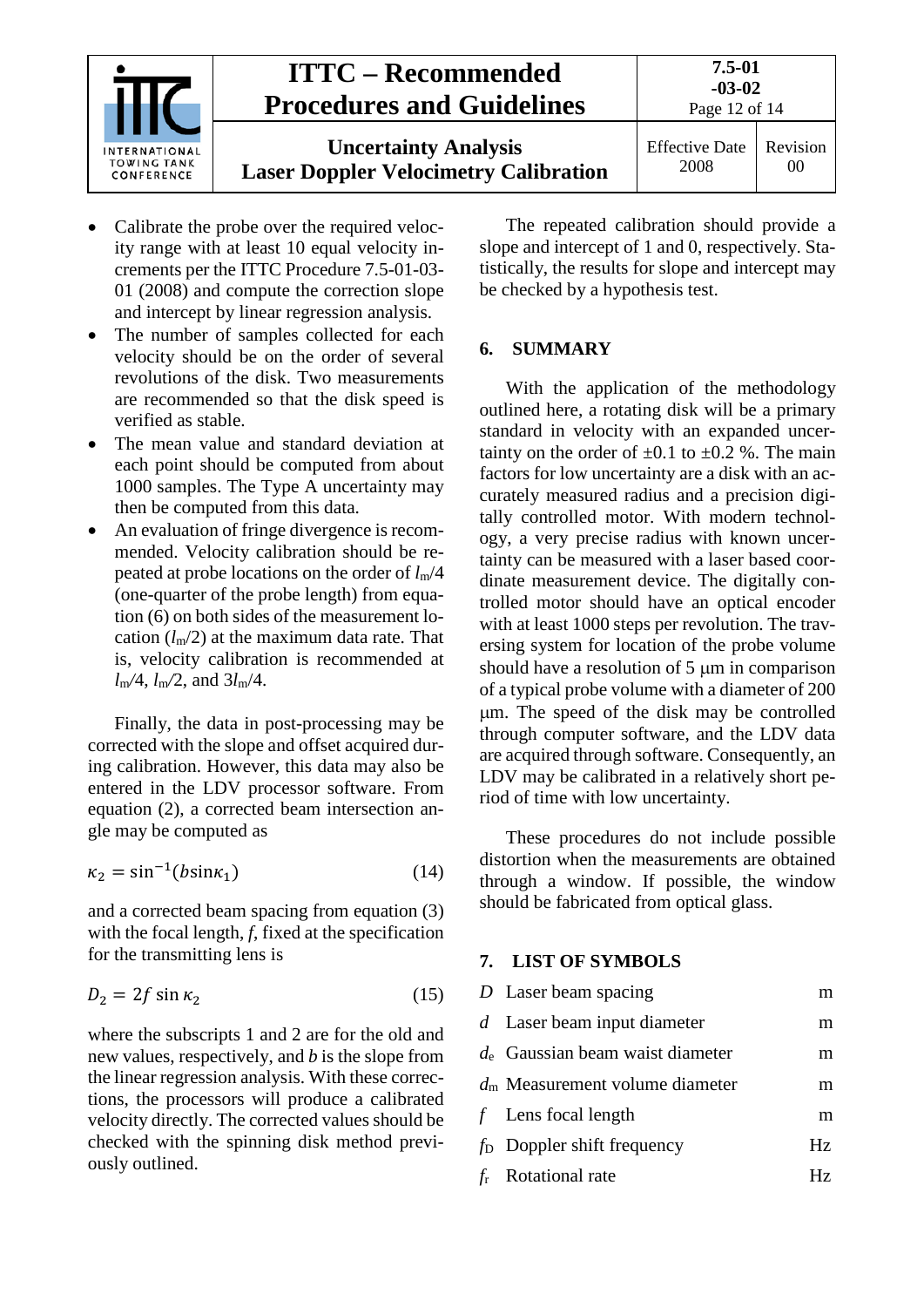

#### <span id="page-12-0"></span>**8. REFERENCES**

- Adrian, R. J., 1996, "Chapter Four: Laser Velocimetry", Fluid Mechanics Measurements, Second Edition, edited by Richard J. Goldstein, Washington: Taylor and Francis, pp. 175-299.
- Bean, V. E. and Hall, J. M., 1999, "New Primary Standards for Air Speed Measurement at NIST", Proceedings of 1999 NCSL Workshop and Symposium, Charlotte, North Carolina USA, pp. 413-421.
- Buchhave, P., George, W. K., and Lumley, J. L., 1979, "The Measurement of Turbulence with the Laser-Doppler Anemometer", Annual Review of Fluid Mechanics, Vol. 11, pp. 443-503.
- Durst, F., Melling, A., and Whitelaw, J. H., 1976, Principles and Practice of Laser Doppler Anemometry, New York: Academic
- IAPWS, 1997, "Release on the Refractive Index of Ordinary Water Substance as a Function of Wavelength, Temperature and Pressure", The International Association for the Properties of Water and Steam," Erlangen, Ger-
- tainty in Measurement", International Organization for Standardization, Genève,
- ITTC, 1999, "Testing and Extrapolation Methods Propulsion, Propulsor Guide for Use of LDV", ITTC Procedure 7.5-02-03-02.3.
- ITTC, 2008, "Uncertainty Analysis: Instrument Calibration", ITTC Procedure 7.5-01-03-01.
- Lu, J., Mickan, B., Shu, W., Kurihara, N., and Dopheide, D., 2001, "Research of the LDA Calibration Facility's Uncertainty", Physicalisch-Technische Bundesanstalt (PTB), Germany.
- Kurihara, N., Terao, Y., and Takamoto, M., 2002, "LDV Calibrator for the Air Speed Standard Between 1.3 to 40 m/s", Paper No. 61,  $5<sup>th</sup>$  International Symposium on Fluid Flow Measurement, Arlington, Virginia USA.
- Park, J. T., Cutbirth, J. M., and Brewer, W. H., 2002, "Hydrodynamic Performance of the Large Cavitation Channel (LCC)", Technical Report NSWCCD-50-TR—2002/068, Naval Surface Warfare Center Carderock Division, West Bethesda, Maryland USA.